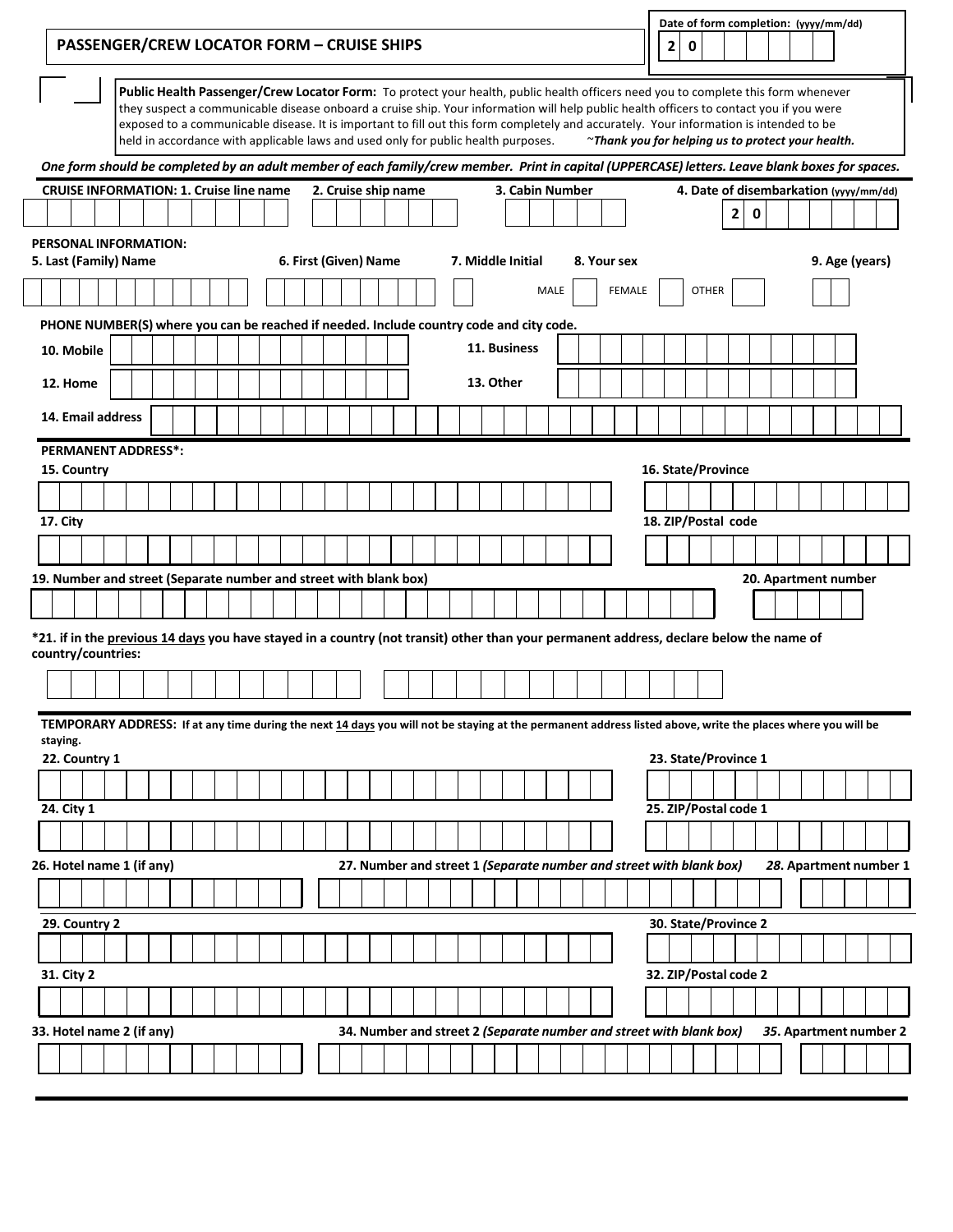|            |                    |  |  |  |  |  | 36. TRAVEL COMPANIONS - FAMILY: Only include age if younger than 18 years                                               |  |  |  |  |                                            |         |
|------------|--------------------|--|--|--|--|--|-------------------------------------------------------------------------------------------------------------------------|--|--|--|--|--------------------------------------------|---------|
|            | Last (Family) Name |  |  |  |  |  | <b>First (Given) Name</b>                                                                                               |  |  |  |  | Cabin number                               | Age <18 |
|            |                    |  |  |  |  |  |                                                                                                                         |  |  |  |  |                                            |         |
|            |                    |  |  |  |  |  |                                                                                                                         |  |  |  |  |                                            |         |
|            |                    |  |  |  |  |  |                                                                                                                         |  |  |  |  |                                            |         |
|            |                    |  |  |  |  |  |                                                                                                                         |  |  |  |  |                                            |         |
|            |                    |  |  |  |  |  |                                                                                                                         |  |  |  |  |                                            |         |
|            | Last (Family) Name |  |  |  |  |  | 37. TRAVEL COMPANIONS – NON-FAMILY/NON-SAME HOUSEHOLD: Also include name of group (if any)<br><b>First (Given) Name</b> |  |  |  |  | <b>Group</b> (tour, team, business, other) |         |
|            |                    |  |  |  |  |  |                                                                                                                         |  |  |  |  |                                            |         |
| (1)<br>(2) |                    |  |  |  |  |  |                                                                                                                         |  |  |  |  |                                            |         |

## **38. Working sector on board:**

## **39. Co-habitants in cabin:**

## **Last (Family)** Name **First (Given)** Name

| $\overline{a}$    |  |  |  |  |  |  |  |  |  |  |  |  |
|-------------------|--|--|--|--|--|--|--|--|--|--|--|--|
| $\sqrt{2}$<br>۱۷. |  |  |  |  |  |  |  |  |  |  |  |  |
| (3)               |  |  |  |  |  |  |  |  |  |  |  |  |
| (4)               |  |  |  |  |  |  |  |  |  |  |  |  |

| ---- | —      | ____ | ______                                                                                                                                                                                                                                           | _____                                                                                                                         | the contract of the contract of the contract of<br>_____                                                                       |  |  |
|------|--------|------|--------------------------------------------------------------------------------------------------------------------------------------------------------------------------------------------------------------------------------------------------|-------------------------------------------------------------------------------------------------------------------------------|--------------------------------------------------------------------------------------------------------------------------------|--|--|
|      |        |      | <u> Termin a shekara ta 1989 a Tanzania a Tanzania a Tanzania a Tanzania a Tanzania a Tanzania a Tanzania a Tanza</u><br>the contract of the contract of the contract of the contract of the contract of the contract of the contract of<br>____ | <u> Termin a shekara ta 1989 a Tanzania a Tanzania a Tanzania a Tanzania a Tanzania a Tanzania a Tanzania a Tanza</u><br>____ | <u> Termin a shekara ta 1989 a Tanzania a Tanzania a Tanzania a Tanzania a Tanzania a Tanzania a Tanzania a Tanza</u><br>_____ |  |  |
|      | —      |      | $\sim$ $\sim$                                                                                                                                                                                                                                    | <u> Termin a shekara ta 1989 a Tanzania a Tanzania a Tanzania a Tanzania a Tanzania a Tanzania a Tanzania a Tanza</u>         | <u> Termin a shekara ta 1989 a Tanzania a Tanzania a Tanzania a Tanzania a Tanzania a Tanzania a Tanzania a Tanza</u>          |  |  |
|      | ______ | ____ |                                                                                                                                                                                                                                                  | $\overline{\phantom{0}}$                                                                                                      |                                                                                                                                |  |  |